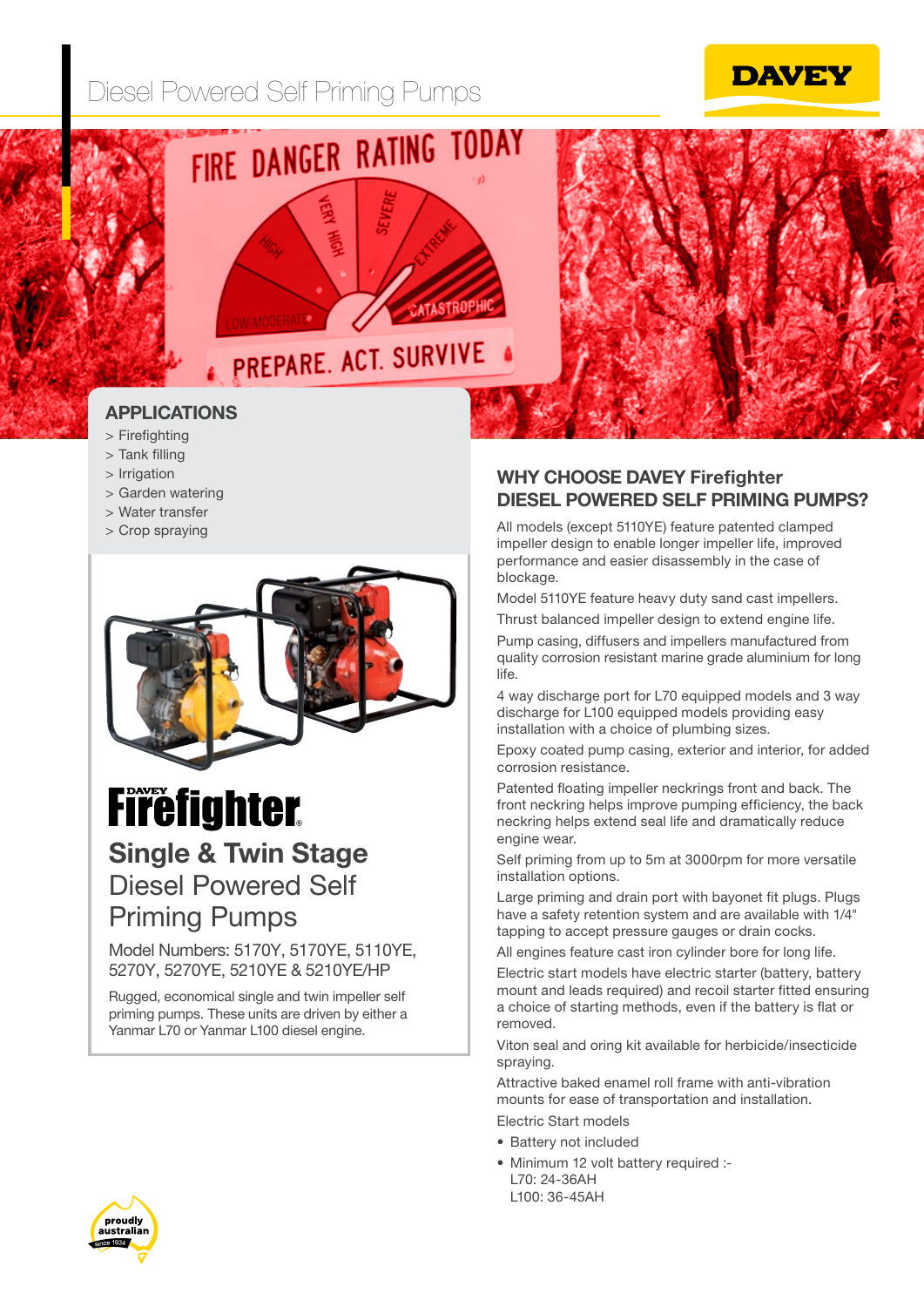# Diesel Powered Self Priming Pumps

## **DAVEY**

#### OPERATING LIMITS

| Flow capacities to        | 800 lpm                      |                                                |  |
|---------------------------|------------------------------|------------------------------------------------|--|
| Maximum total head        | 92 <sub>m</sub>              |                                                |  |
| Maximum suction lift      | 7m                           |                                                |  |
| Maximum water temperature | $50^{\circ}$ C               |                                                |  |
| Minimum water temperature | $1^{\circ}$ C                |                                                |  |
| Minimum suction pipe size | $L70 = 11/2$ ", $L100 = 2$ " |                                                |  |
| Suction pipe strainer     | Required                     |                                                |  |
| Inlet size                |                              | $L70 = 1^{1/2}$ " BSP(M), $L100 = 2$ " BSP(M)  |  |
| Outlet sizes              | L70                          | 2 x 1 1/2" BSP(M)<br>$2 \times 1$ " BSP(M)     |  |
|                           | L <sub>100</sub>             | $1 \times 2$ " BSP(M)<br>$2 \times 1$ " BSP(M) |  |
|                           | Priming port                 | $1 \times 1^{1/2}$ " BSP(M)                    |  |

| <b>ENGINE SPECIFICATIONS</b>                       |                        |                    |  |  |
|----------------------------------------------------|------------------------|--------------------|--|--|
| <b>Type</b>                                        | 5170Y/YE &<br>5270Y/YE | 5110YE &<br>5210YE |  |  |
| Engine brand                                       | Yanmar                 |                    |  |  |
| <b>Engine Model</b>                                | <b>L70</b>             | L <sub>100</sub>   |  |  |
| <b>Engine Type</b>                                 | <b>Diesel</b>          |                    |  |  |
| Displacement (cc)                                  | 296                    | 406                |  |  |
| Fuel Tank (litres)                                 | 3.5                    | 5.5                |  |  |
| Oil Capacity (litres)                              | 1.1                    | 1.65               |  |  |
| <b>Compression Ratio</b>                           | 19.5:1                 | 19.3:1             |  |  |
| Air Filter Type                                    | Dry element            |                    |  |  |
| <b>Spark Arrestor</b>                              | <b>No</b>              |                    |  |  |
| Approx. fuel consumption @ full<br>load @ 3600 rpm | $1.6$ $I/hr$           | $2.5$ $1/hr$       |  |  |
| dBa @ 7m @ 3600 rpm @ full load                    | 80.5                   | 82.5               |  |  |

#### HYDRAULIC PERFORMANCE

All Davey Diesel models (except 5210YE/HP) are set with governors at 3000rpm "out of box" speed. At this speed the pump will not overload the engine under a variety of continuous pumping conditions, such as:-

Pumping fresh water Ambient temperature up to 40ºC Humidity up to 50% Altitude up to 200 metres above sea level

Pumping fresh water Ambient temperature up to 30ºC Humidity up to 70% Altitude up to 400 metres above sea level

The performance curves below indicate the safe continuous pumping limits (solid curve) at a variety of speeds. The intermittent duty performance (dotted curve) is applicable ONLY for short periods.

#### DIMENSIONS (MM)

| <b>Model</b>                        | $\mathsf{A}$ | B <sub>C</sub> | D | Е. | Inlet<br><b>BSP</b>      | <b>Outlet</b><br><b>BSP</b>              | <b>Net</b><br>Weight (kg) |
|-------------------------------------|--------------|----------------|---|----|--------------------------|------------------------------------------|---------------------------|
| 5170Y/YE 675 545 520 224 355 11/2"M |              |                |   |    |                          | $2 \times 1$ "M<br>$2 \times 1^{1/2}$ "M | 43<br>45                  |
| 5110YE<br>5210YE                    |              |                |   |    | 675 545 520 234 365 2" M | $2 \times 1$ "M<br>$1 \times 2$ "M       | 65<br>66                  |



#### MATERIALS OF CONSTRUCTION

|          | 800 lpm                                   |                                                |                    | Part                                  | <b>Material</b>                |
|----------|-------------------------------------------|------------------------------------------------|--------------------|---------------------------------------|--------------------------------|
|          | 92m                                       |                                                |                    | Suction cover                         | Marine grade aluminium (AS605) |
|          | 7 <sub>m</sub>                            |                                                |                    | <b>Diffuser</b>                       | Marine grade aluminium (AS605) |
| perature | $50^{\circ}$ C                            |                                                |                    | Impeller                              | Marine grade aluminium (AS605) |
| erature  | $1^{\circ}$ C                             |                                                |                    | Casing / yoke                         | Marine grade aluminium (AS605) |
| e size   | $L70 = 11/2$ ", $L100 = 2$ "              |                                                |                    | Mechanical seal                       | Carbon / ceramic               |
|          |                                           | Required                                       |                    | 4 way discharge                       | Marine grade aluminium (AS605) |
|          |                                           | $L70 = 1^{1/2}$ " BSP(M), $L100 = 2$ " BSP(M)  |                    | Casing bolts                          | Zinc plated steel              |
|          | L70                                       | $2 \times 1$ $1/2$ " BSP(M)                    |                    | Yoke bolts                            | Stainless steel                |
|          |                                           | $2 \times 1$ " BSP(M)<br>$1 \times 2$ " BSP(M) |                    | Flap valve / seal ring                | Zinc body, hytrel seal         |
|          | L <sub>100</sub><br>$2 \times 1$ " BSP(M) | Neck ring, priming and drain plug              | Glass filled nylon |                                       |                                |
|          | Priming port                              | $1 \times 1^{1/2}$ BSP(M)                      |                    | Casing, priming and drain plug o-ring | Nitrile rubber                 |
|          |                                           |                                                |                    | Discharge gasket                      | Hytrel                         |
|          | <b>ENGINE SPECIFICATIONS</b>              |                                                |                    | Paint finish                          | Baked polyester powder coat    |
|          |                                           |                                                |                    |                                       |                                |

#### USAGE GUIDE

These Diesel powered pumps are intended for portable applications. The use of long range fuel tanks is discouraged, since proper maintenance schedules are unlikely to be followed when such tanks are installed.

Care must be taken to ensure the operator is fully briefed on safe operation of these pump units, especially in regards to the daily engine maintenance requirements.

#### SELF PRIMING PERFORMANCE

Self priming pumps work best when operated at higher speeds. The Yanmar diesel engines are set at 3000rpm "out of box" (except 5210YE/HP). They may be adjusted to 3600rpm, but care must be taken regarding overloading at this speed. In normal operating conditions, where the pump is able to evacuate the air properly, the self priming times through a 40mm suction hose will be:-

| Depth (metres) | Speed (rpm) | Time (seconds) |
|----------------|-------------|----------------|
|                | 3000        | 30             |
|                | 3600        | 20             |
| $\mathfrak{p}$ | 3000        | 90             |
| 2              | 3600        | 50             |
| 3              | 3000        | 110            |
| Q              | 3600        | 80             |

#### AUTOMATIC CONTROLLER OPTIONS

A number of shut down and automatic control units are available as factory fitted accessories for electric start models.

All ACD and ACP control units (except ACD-KS) come complete in a weatherproof metal enclosure. Fitment of the Automatic Controllers requires removal of the fuel tank, which is re-installed onto the engine.

Auxillary Fuel Tank - Should an auxilary fuel tank be required, this must be installed at or above the

original tank height. The tank must also be equipped with a suitable 5 micron or finer filter system. The engine will still require regular maintenance of oil and air cleaners as per the engine operation manual.

Controllers - Are supplied loose for adjacent remote mounting with pump unit.

#### ACD-KS

Now standard on all electric start engines. Allows the key starting and stopping of LN series engines - ideal for truck mounted pump units etc.

#### ACD-EC150TP

Engine shutdown system which includes all the features of the ACD-EC150, plus a pressure transducer for shutdown on hi/lo pump pressure.

#### ACP200

Automatic start/stop controller with all the protection features of the ACD-EC150TP, plus the ability to start and stop via an inbuilt time clock, or other external controls (e.g. irrigation controller, pressure switch)



ACP<sub>200</sub>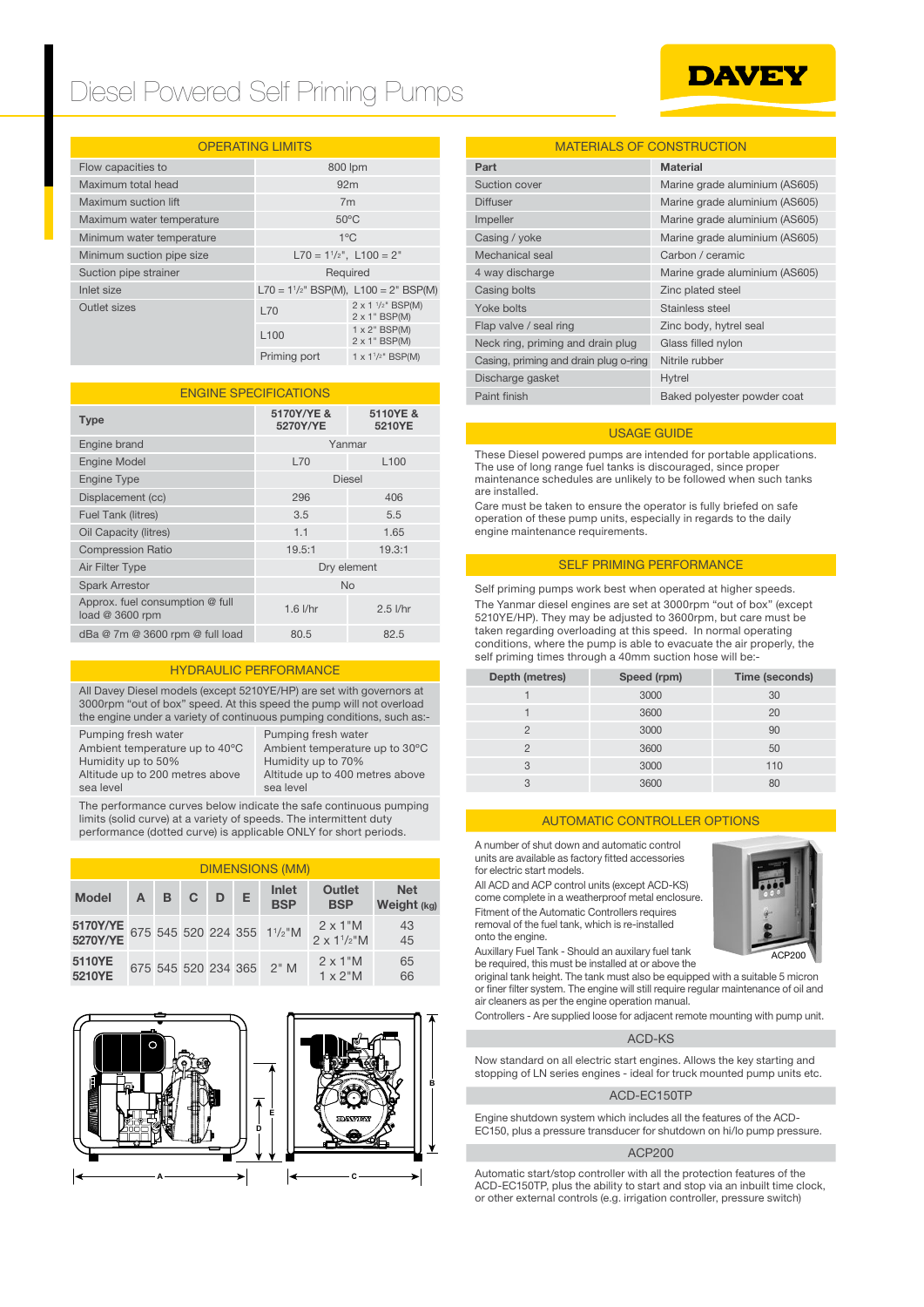# Diesel Powered Self Priming Pumps



HYDRAULIC PERFORMANCE